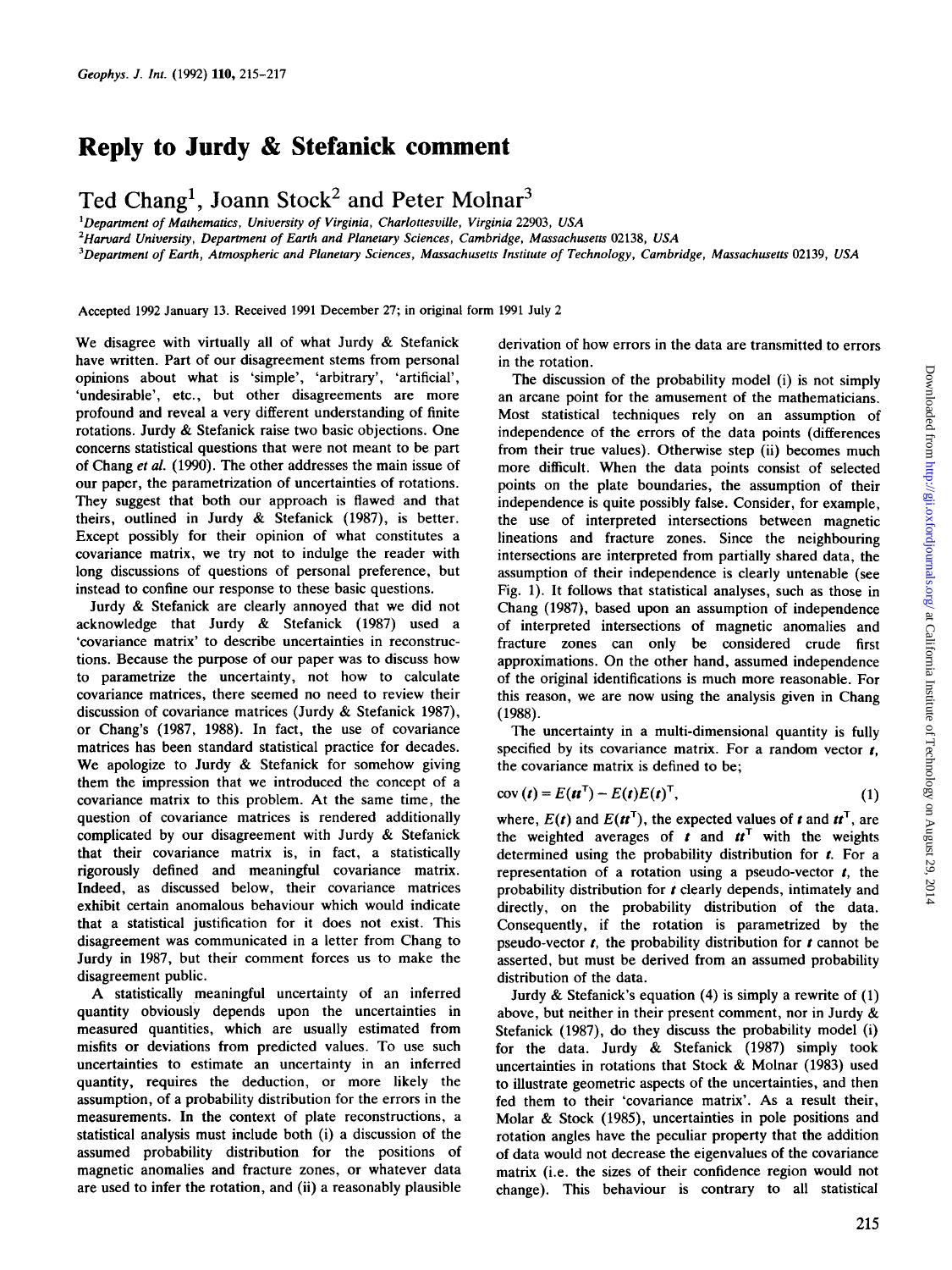

**Figure 1.**  $v_1$ ,  $v_2$ , and  $v_3$  (open circles) represent identified crossings of a magnetic anomaly lineation segment.  $u_1$  and  $u_2$  (closed circles) are the 'interpreted' endpoints of the segment.  $u_1$  and  $u_2$  are both determined in part through the use of  $v_1$ ,  $v_2$ , and  $v_3$  and hence cannot be independent. Independence of the errors in  $v_1$ ,  $v_2$ , and  $v_3$ is a more reasonable assumption.

experience except in pathological cases. Thus we suspect that their failure to consider (i) and (ii) is not just an unimportant omission of some mathematical formalism, but has resulted in their producing an answer which is incapable of being justified with any statistical reasoning. Because their approach is not statistical, they should not use the term covariance matrix.

The purpose of Chang et *al.* (1990) was to demonstrate that the uncertainty in plate reconstructions is best parametrized by small perturbations to the estimated rotation, not as uncertainties in the parameters usually used to describe the rotation: the pole position and the rotation angle. For Chang, the main justification for this approach is that it allowed him to prove theorems that relate assumed probability distributions of the observable quantities **to**  uncertainties in reconstructions (Chang 1986, 1988). Accordingly, the parametrization in terms of perturbing rotations was simpler for him, for he could not prove such theorems with other parametrizations such as that used by Jurdy & Stefanick. One of the reasons that Stock & Molnar prefer a parametrization in terms of perturbing rotations is that it eliminates asymmetries in the calculated uncertainties of reconstructed points on plates. These asymmetries result from the non-commutativity of matrix multiplication and are inherent to the problem. We find it ironic that the word 'asymmetry', modified by 'arbitrary' and 'artificial', figures so prominently in Jurdy & Stefanick's criticism. Below we discuss the significance of the asymmetry that seems to trouble Jurdy & Stefanick.

Consider a plate  $L$  reconstructed to a fixed plate  $R$  by a rotation A. One first forms an estimate **A,** or best fit, by some criterion. Then one uses misfits of data to estimate the uncertainty in the rotation. We used the misfit to estimate the family of rotations that combined with **A** to yield an uncertainty in A, while Jurdy & Stefanick advocate using the misfits to determine uncertainties in the pole position and angle. (They call this process 'jiggling' when it applies to our approach, but not to theirs, and point out that our procedure involves two steps. They fail to note that their approach also requires **two** steps, as do virtually all estimates of uncertainties based on misfits of data from those expected from the estimated parameters.) Because matrix multiplication is not commutative, the perturbing rotations that can be combined with **A** without degrading the fit significantly are different from those that can be combined with the inverse rotation  $\hat{A}^T$  to cause the same degradation. Thus, there is an asymmetry in the way we represent the uncertainties, as Jurdy & Stefanick state. Let us consider the origin of this asymmetry, and how profoundly it affects the uncertainties in reconstructions.

Because the perturbing rotations are small, the pseudovectors that parametrize them do obey vector algebra without significant error, a quality denied finite rotations of a few degrees or more. Let  $h_A$  represent the pseudo-vector describing a small perturbing rotation and  $\Phi(h_A)$  represent that rotation, so  $A = \overline{A} \Phi(h_A)$ . We relate uncertainties and misfits of data to  $h_A$  by its covariance matrix: cov $h_A$ . Obviously if we held plate  $L$  fixed and estimated the rotation  $A^T = A^{-1}$  that brought plate R to it, the perturbing rotation  $h_{A^T}$  and cov  $h_{A^T}$  would be different from  $h_{A}$  and cov  $h_{A}$ . For each pseudo-vector  $h_{A}$ , there would be a corresponding pseudo-vector  $h_{A}$  such that:

$$
\Phi(\mathbf{h}_{\mathbf{A}^{\mathsf{T}}}) = \mathbf{A} \cdot \Phi(\mathbf{h}_{\mathbf{A}}) \cdot \mathbf{A}^{-1},
$$

which merely states that  $h_{A}$ <sup>T</sup> is the same pseudo-vector as  $h_{A}$ rotated (by  $\mathsf{A}$ ) from plate L to plate R. Similarly, the covariance matrices for  $h_A$  and  $h_{A<sup>T</sup>}$  are related by

$$
\operatorname{cov} \boldsymbol{h}_{\mathbf{A}^{\mathrm{T}}} = \mathbf{A} \operatorname{cov} \boldsymbol{h}_{\mathbf{A}} \mathbf{A}^{-1}.
$$
 (2)

The preceding algebra and discussion are meant to show that the asymmetry called 'arbitrary' and 'artificial' by Jurdy & Stefanick is nothing more than the arbitrary, but not artificial, decision of which plate is held fixed and which is moved in the reconstruction. In one sense, this asymmetry is very large: if plate  $L$  is held fixed and plate  $R$  is rotated, the positions of all but at most two points on plates  $L$  and  $R$  will lie in different positions from those for the case where plate R is fixed and L rotated. We are not aware of any scientific question, however, whose solution is dependent on the choice of which plate is held fixed. Thus, we see nothing profound in Jurdy & Stefanick's concern about this asymmetry.

The same asymmetry perceived by Jurdy & Stefanick applies to three plates. Suppose plate L is rotated by **B** to plate  $M$ , which is rotated to plate  $R$  by  $A$ , so that plate  $L$  is rotated to R by  $C = A \cdot B$ . Chang *et al.* (1990) and Chang (1988) write

$$
\operatorname{cov} \boldsymbol{h}_{\mathbf{C}} = \mathbf{B}^{-1} \operatorname{cov} \boldsymbol{h}_{\mathbf{A}} \mathbf{B} + \operatorname{cov} \boldsymbol{h}_{\mathbf{B}}.
$$
 (3)

This merely states that cov $h_{A}$ , which is measured in the frame fixed to plate *M,* must be rotated to plate L before it is added to cov  $h_{\mathbf{B}}$ . Alternatively, we could rotate plate R to *M* by  $A^{-1}$  and then to L by  $B^{-1}$ , corresponding to the rotation of R to L by  $C^{-1} = B^{-1}A^{-1}$ . In order to account for the changes in reference frame, the proper condition for symmetry is

$$
\operatorname{cov} \boldsymbol{h}_{\mathbf{C}^{\mathsf{T}}} = \operatorname{cov} \boldsymbol{h}_{\mathbf{A}^{\mathsf{T}}} + \mathbf{A} \operatorname{cov} \boldsymbol{h}_{\mathbf{B}^{\mathsf{T}}} \mathbf{A}^{-1}.
$$
 (4)

Indeed it is easily shown that in light of equation **(2),**